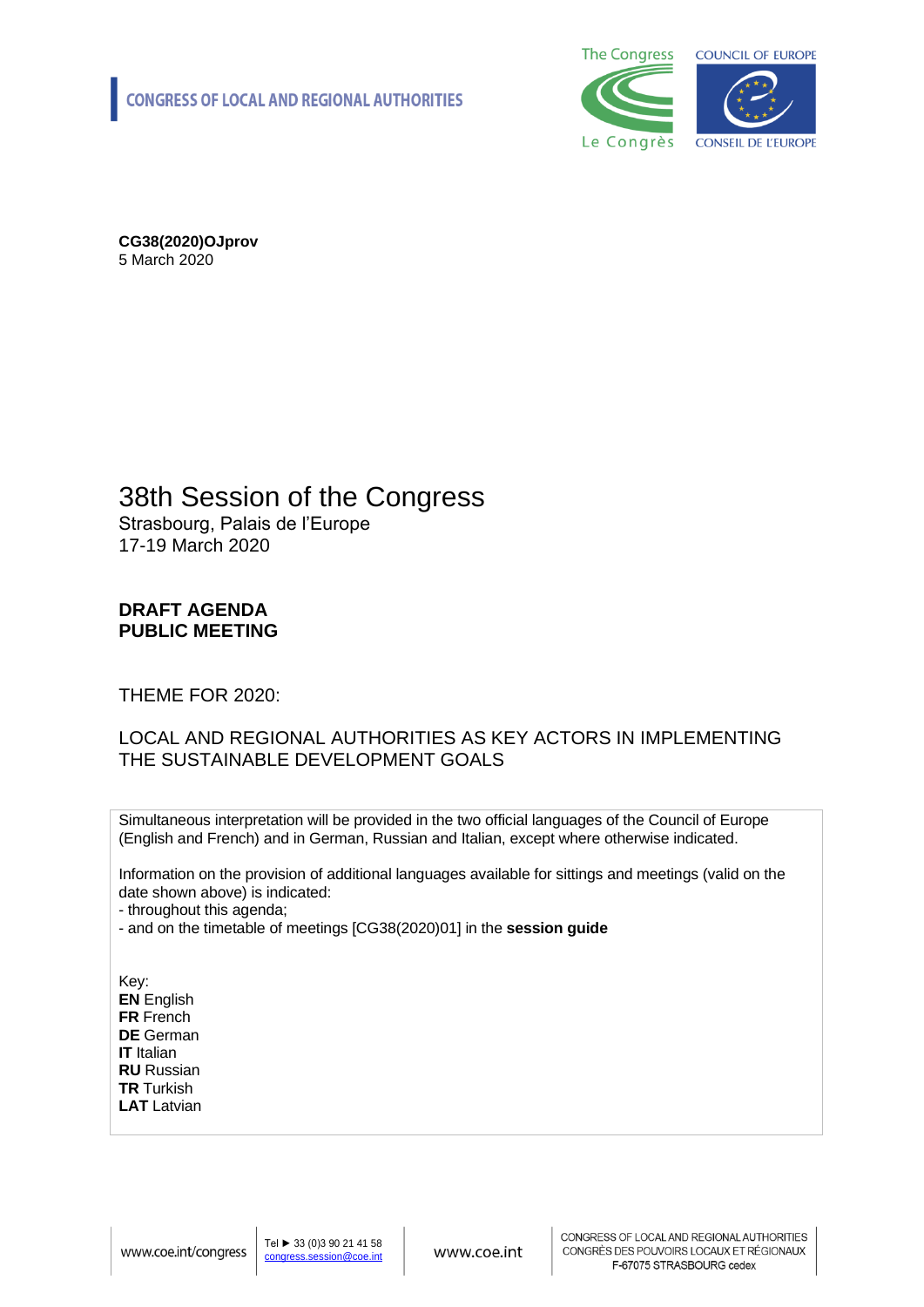| Monday 16 March 2020 (eve of the session)                                               |                                    |
|-----------------------------------------------------------------------------------------|------------------------------------|
| <b>Bureaux meetings</b>                                                                 |                                    |
| Bureau of the Chamber of Local Authorities [EN/FR/DE/IT/RU]                             | 9.30-10.30, Room 8                 |
| Bureau of the Chamber of Regions [EN/FR/DE/RU]                                          | 9.30-10.30, Room 10                |
| Bureau of the Congress [EN/FR/DE/IT/RU]                                                 | 10.30-12.30, Room 8                |
| <b>Political group meetings</b>                                                         | 15.30-17.30                        |
| European People's Party Group in the Congress (EPP/CCE)<br>[EN/FR/DE/IT/RU/TR]          | Room 9                             |
| Group of Socialists, Greens and Progressive Democrats<br>(SOC/G/PD) [EN/FR/DE/IT/RU/TR] | Room 5                             |
| Independent and Liberal Democrat Group (ILDG)<br>[EN/FR/DE/IT/RU]                       | Room 10                            |
| Conservatives and Reformists Group (ECR) [EN/RU/TR]                                     | Room 6                             |
| Secretaries of delegations meetings                                                     |                                    |
| Information meeting                                                                     | 14.30-15.15, Room 8                |
| Coffee break with the youth delegates                                                   | 15.15-16.00, Parliamentarians' Bar |

*Please note that on Wednesday and Thursday morning an update of the day's proceedings will be available showing amendments tabled and other changes.*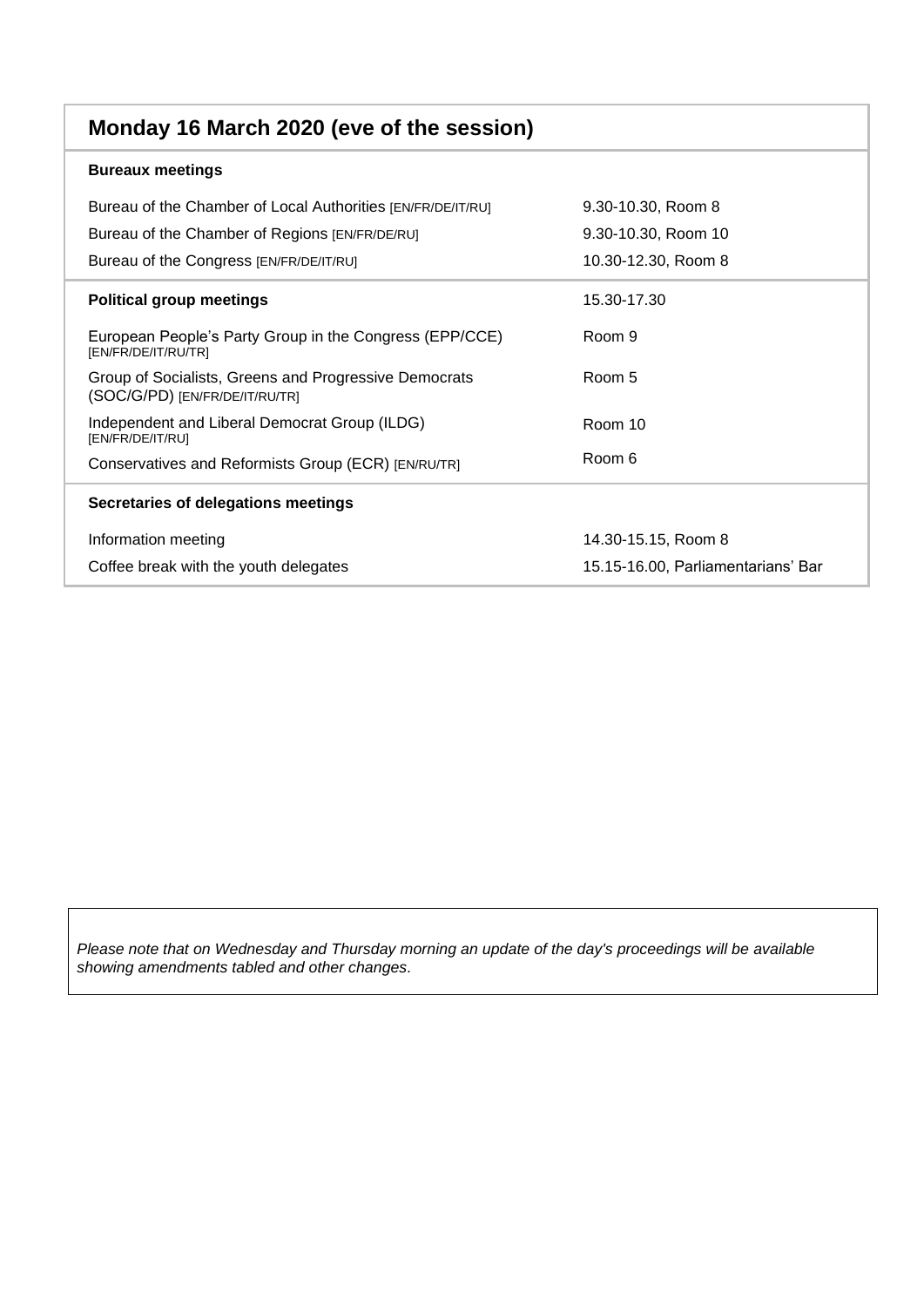### **Tuesday 17 March 2020**

#### **Committee meetings** [EN/FR/DE/IT/RU/TR]

| <b>Monitoring Committee</b>      | 8.45-10.45, Room 1 |
|----------------------------------|--------------------|
| <b>Current Affairs Committee</b> | 8.45-10.45, Room 9 |
| <b>Governance Committee</b>      | 8.45-10.45, Room 5 |

# **Tuesday 17 March 2020**

### 11.00-13.00 Hemicycle

#### **Plenary sitting [EN/FR/DE/IT/RU/TR]**

*\* Deadline for tabling amendments: 16.00 Monday 16 March*

| 11.00 | Opening of the 38th Session of the Congress by the President of the Congress<br>Anders KNAPE                                                        |
|-------|-----------------------------------------------------------------------------------------------------------------------------------------------------|
| 11.10 | Verification of new members' credentials [CG38(2020)21] [CG38(2020)22]                                                                              |
|       | Presentation by the co-rapporteurs: Harald SONDEREGGER, Austria (R, EPP/CCE), and Barbara<br>TOCE, Italy (L, SOC/G/PD)                              |
|       | Debate and vote on the draft resolution [CG38(2020)02]*                                                                                             |
| 11.20 | Adoption of the draft agenda of the session<br>[CG38(2020)OJ]                                                                                       |
|       | Adoption of the draft minutes of the last sitting of the 37th Session (31 October 2019)<br>[CG37(2019)PV03]                                         |
| 11.23 | Adoption of the composition of Congress committees<br>[CG38(2020)03]                                                                                |
| 11.25 | <u>.4.</u><br><b>Election of the Secretary General of the Congress</b>                                                                              |
|       | Presentation of the candidate                                                                                                                       |
|       | [If voting does not take place electronically, the sitting will be suspended until 12.00. The vote will take place in the<br>hemicycle antechamber] |
| 11.50 | <b>Communication by the President of the Congress</b><br>[CG38(2020)04]                                                                             |
|       | Debate                                                                                                                                              |
| 12.20 | Revision of the Congress Rules and Procedures                                                                                                       |
|       | Co-rapporteurs: Liisa ANSALA, Finland (L, ILDG), Harald SONDEREGGER, Austria (R, EPP/CCE), and<br>Tamar TALIASHVILI, Georgia (R, SOC/G/PD)          |
|       | Debate and vote on the draft resolution [CG38(2020)05]*                                                                                             |
| 13.00 | <b>Suspension of the sitting</b>                                                                                                                    |
| 13.00 | EVENT: Inauguration of the stand and reception offered by the Union of Municipalities of Turkey - Lobby of the<br>hemicycle                         |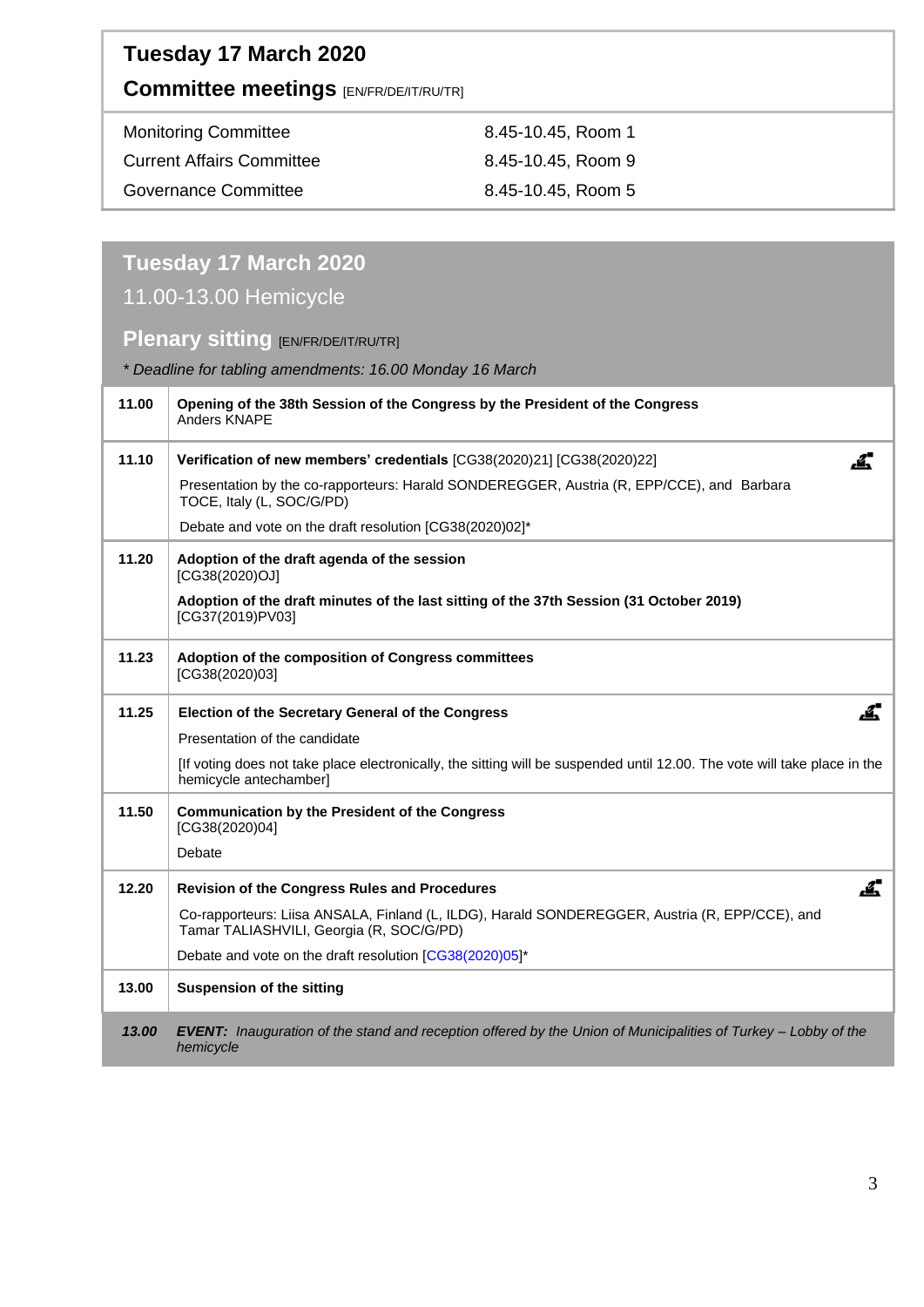## **Tuesday 17 March 2020**

### 14.30-19.00, Hemicycle

### **Plenary sitting [EN/FR/DE/IT/RU/TR]**

*\* Deadline for tabling amendments: 16.00 Monday 16 March*

| 14.30 | Georgian Presidency of the Committee of Ministers of the Council of Europe<br>(28 November 2019 - May 2020)                                        |
|-------|----------------------------------------------------------------------------------------------------------------------------------------------------|
|       | Statement by David ZALKALIANI, Minister of Foreign Affairs of Georgia on behalf of the Presidency of the<br><b>Committee of Ministers</b>          |
|       | Oral reply to written questions [CG38(2020)06]                                                                                                     |
|       | Deadline for tabling written questions: 15.00 Friday 13 March                                                                                      |
| 15.30 | Æ.,<br>Sexism and gender-based violence in politics: implementing Sustainable Development Goal<br>(SDG) No. 5                                      |
|       | Presentation by the rapporteur: Jelena DRENJANIN, Sweden (L, EPP/CCE)                                                                              |
|       | Statement by Stefano BONACCINI: President of the Council of European Municipalities and Regions (CEMR)                                             |
|       | Debate and vote on the draft resolution and draft recommendation [CG38(2020)07]*                                                                   |
| 16.45 | Æ.<br>Report on the observation of local elections in the Republic of Moldova (20 October 2019)<br>(SDGs Nos. 11 and 16)                           |
|       | Presentation by the rapporteur: Vladimir PREBILIC, Slovenia (L, SOC/G/PD)                                                                          |
|       | Debate and vote on the draft recommendation [CG38(2020)12]*                                                                                        |
| 17.25 | "⊾<br>Monitoring of the European Charter of Local Self-government : Turkey<br>(SDGs Nos. 11 and 16)                                                |
|       | Presentation by the co-rapporteurs:<br>Jakob WIENEN, Netherlands (L, EPP/CCE), and Yoomi RENSTRÖM, Sweden (R, SOC/G/PD)                            |
|       | Debate and vote on the draft resolution and draft recommendation [CG38(2020)08]*                                                                   |
|       | Statement by Muhterem INCE, Deputy Minister of the Interior of Turkey                                                                              |
|       | Oral reply to written questions [CG38(2020)09]<br>Deadline for tabling written questions: 15.00 Friday 13 March                                    |
| 18.30 | 7th Dosta!/Congress prize-giving ceremony                                                                                                          |
| 19.00 | End of the sitting                                                                                                                                 |
| 19.00 | EVENT: Reception offered by Kakha KALADZE, Head of the Georgian delegation to the Congress, Mayor<br>of Tbilissi, Georgia - Lobby of the hemicycle |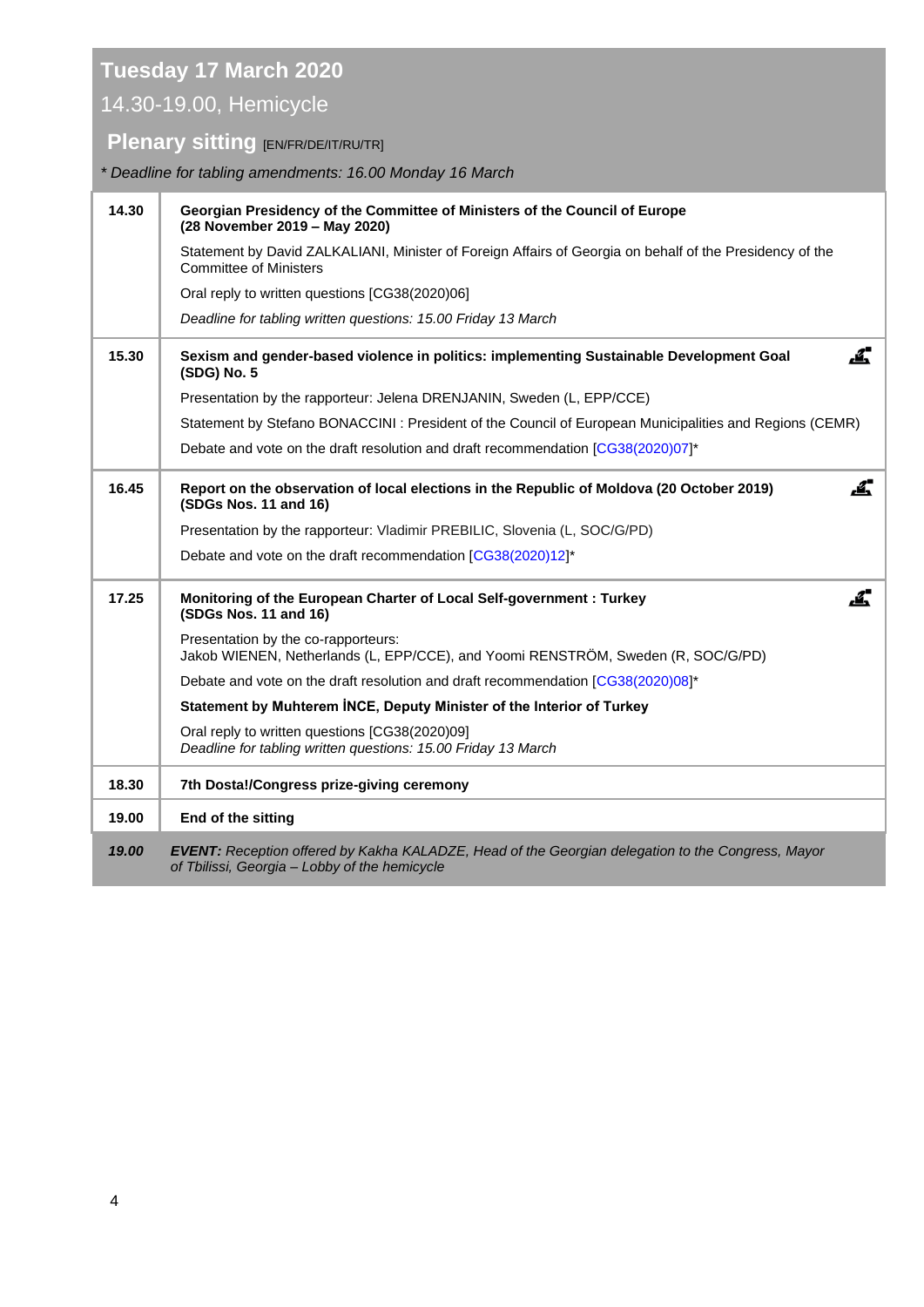## **Wednesday 18 March 2020**

### **Chamber of Regions**

### 9.00-12.30, Hemicycle [EN/FR/DE/IT/RU/TR]

|       | Theme: Territorial integration: addressing inequalities within the region                                                                                |
|-------|----------------------------------------------------------------------------------------------------------------------------------------------------------|
| 9.00  | Opening of the session by the President of the Chamber<br><b>Gunn Marit HELGESEN</b>                                                                     |
| 9.05  | Adoption of the draft agenda of the Chamber<br>[CPR38(2020)OJ] [CPR38(2020)02]                                                                           |
| 9.20  | <b>Communication by the President of the Chamber</b><br>[CPR38(2020)01]                                                                                  |
| 9.35  | Strategies for territorial integration: reducing the gap between metropolitan and non-metropolitan<br>areas (SDGs Nos. 10 and 11)                        |
|       | Statements by:                                                                                                                                           |
|       | Gustavo A. MATOS EXPOSITO, President of the Conference of European Regional Legislative<br>$\bullet$<br>Assemblies (CALRE)                               |
|       | Debate                                                                                                                                                   |
|       | From Smart Cities to Smart Regions: regional digital economy, a tool for inclusion<br>(SDGs Nos. 10 and 11)                                              |
|       | Statements by:                                                                                                                                           |
|       | Olga WESSELS, Head of Brussels Office of The European Consortium of Innovative Universities<br>(ECIU)                                                    |
|       | Farid MUKHAMETSHIN, Chairman, State Council of the Republic of Tatarstan, Russian Federation                                                             |
|       | Debate                                                                                                                                                   |
|       | Lifelong education for lifelong employment of young generations: a challenge for regions<br>(SDGs Nos. 4 and 10)                                         |
|       | Statements by:                                                                                                                                           |
|       | • Elsa SCHALCK, Vice-President for Youth, Orientation and Territorial Democracy of the Grand-Est<br>Region, France                                       |
|       | Bernard WICHT, Head of International Affairs at the Swiss Conference of Cantonal Directors of<br>Public Education (CDIP), Switzerland                    |
|       | A representative of a Land, Austria (tbc)                                                                                                                |
|       | Debate                                                                                                                                                   |
|       | Free debate (subject to time available)                                                                                                                  |
|       | Date of the next session                                                                                                                                 |
| 12.25 | Close by the President of the Chamber                                                                                                                    |
| 12.30 | <b>EVENT:</b> Reception to celebrate the 20 <sup>th</sup> Anniversary of the European Association for Local<br>Democracy (ALDA) - Lobby of the hemicycle |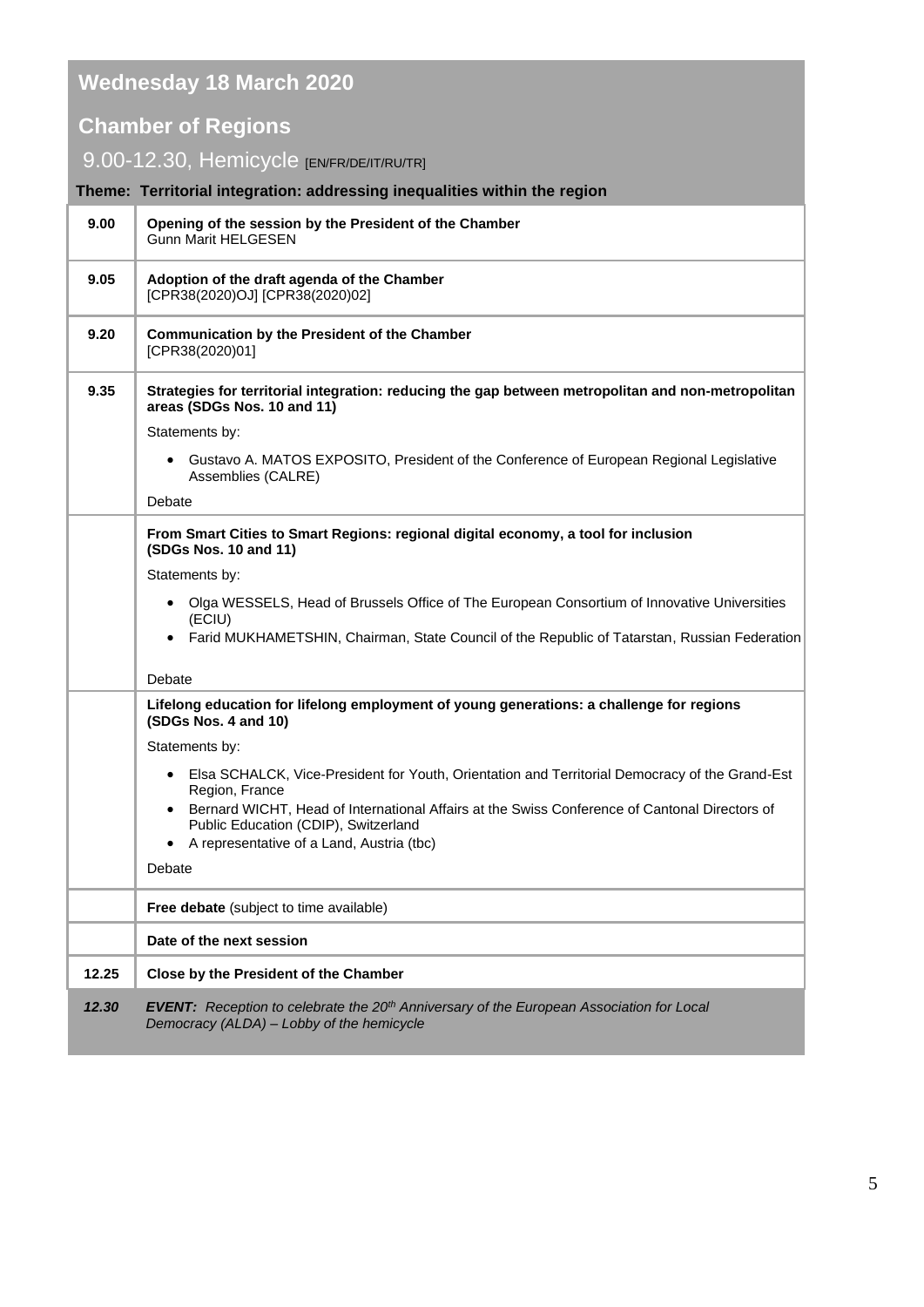|                                     | <b>Wednesday 18 March 2020</b>                                                                                                                                                                      |  |  |
|-------------------------------------|-----------------------------------------------------------------------------------------------------------------------------------------------------------------------------------------------------|--|--|
| <b>Chamber of Local Authorities</b> |                                                                                                                                                                                                     |  |  |
|                                     | 9.00-12.30, ROOM 1 [EN/FR/DE/IT/RU/TR/LAT]                                                                                                                                                          |  |  |
|                                     | * Deadline for tabling amendments: 10.00 Tuesday 17 March                                                                                                                                           |  |  |
| 9.00                                | Opening of the session by the President of the Chamber<br>Xavier CADORET                                                                                                                            |  |  |
| 9.02                                | Adoption of the draft agenda of the Chamber [CPL38(2020)OJ]                                                                                                                                         |  |  |
| 9.05                                | Election of 2 vice-Presidents of the Chamber                                                                                                                                                        |  |  |
|                                     | [deadline for submitting candidatures: 7.00 Wednesday 18 March]                                                                                                                                     |  |  |
|                                     | Presentation of the candidates - Vote                                                                                                                                                               |  |  |
| 9.10                                | Communication by the President [CPL38(2020)01]                                                                                                                                                      |  |  |
| 9.20                                | .₫.<br>Congress contribution to re-establishing local elections in Mostar (SDG No. 11)                                                                                                              |  |  |
|                                     | Presentation by the rapporteur: Robert-Csongor GRUMAN, Romania (L, EPP/CCE)                                                                                                                         |  |  |
|                                     | Statement by Irma BARALIJA, Vice-President, "Naša Stranka" (Our Party), Mostar, Bosnia and Herzegovina                                                                                              |  |  |
|                                     | Debate and vote on the draft resolution and draft recommendation [CPL38(2020)02]*                                                                                                                   |  |  |
| 10.10                               | Thematic debate: working conditions of local elected representatives - desperately looking for mayoral<br>candidates [CPL38(2020)07]                                                                |  |  |
|                                     | Statement by Eric HOLFORD, South Lanarkshire Councillor, Member of the Barriers to Elected Office Special Interest<br>Group of the Convention of Scottish Local Authorities (COSLA), United Kingdom |  |  |
|                                     | Debate                                                                                                                                                                                              |  |  |
| 11.00                               | <u>.4,</u><br>Monitoring of the European Charter of Local Self-government : Armenia<br>(SDGs Nos. 11 and 16)                                                                                        |  |  |
|                                     | Presentation by the co-rapporteurs:<br>Bryony RUDKIN, United Kingdom (L, SOC/G/PD), and Gunn Marit HELGESEN, Norway (R, EPP/CCE)                                                                    |  |  |
|                                     | Debate and vote on the draft recommendation [CPL38(2020)03]*                                                                                                                                        |  |  |
| 11.45                               | Fact-finding report on territorial reform in Latvia                                                                                                                                                 |  |  |
|                                     | Presentation by the co-rapporteurs: Xavier CADORET, France (L, SOC/G/PD), and Marc COOLS, Belgium (L, ILDG)                                                                                         |  |  |
|                                     | Debate and vote on the draft resolution and draft recommendation [CPL38(2020)05]*                                                                                                                   |  |  |
|                                     | Date of the next session                                                                                                                                                                            |  |  |
|                                     | Close by the President of the Chamber                                                                                                                                                               |  |  |
| 12.30                               | EVENT: Reception to celebrate the 20th Anniversary of the European Association for Local Democracy (ALDA) -<br>Lobby of the hemicycle                                                               |  |  |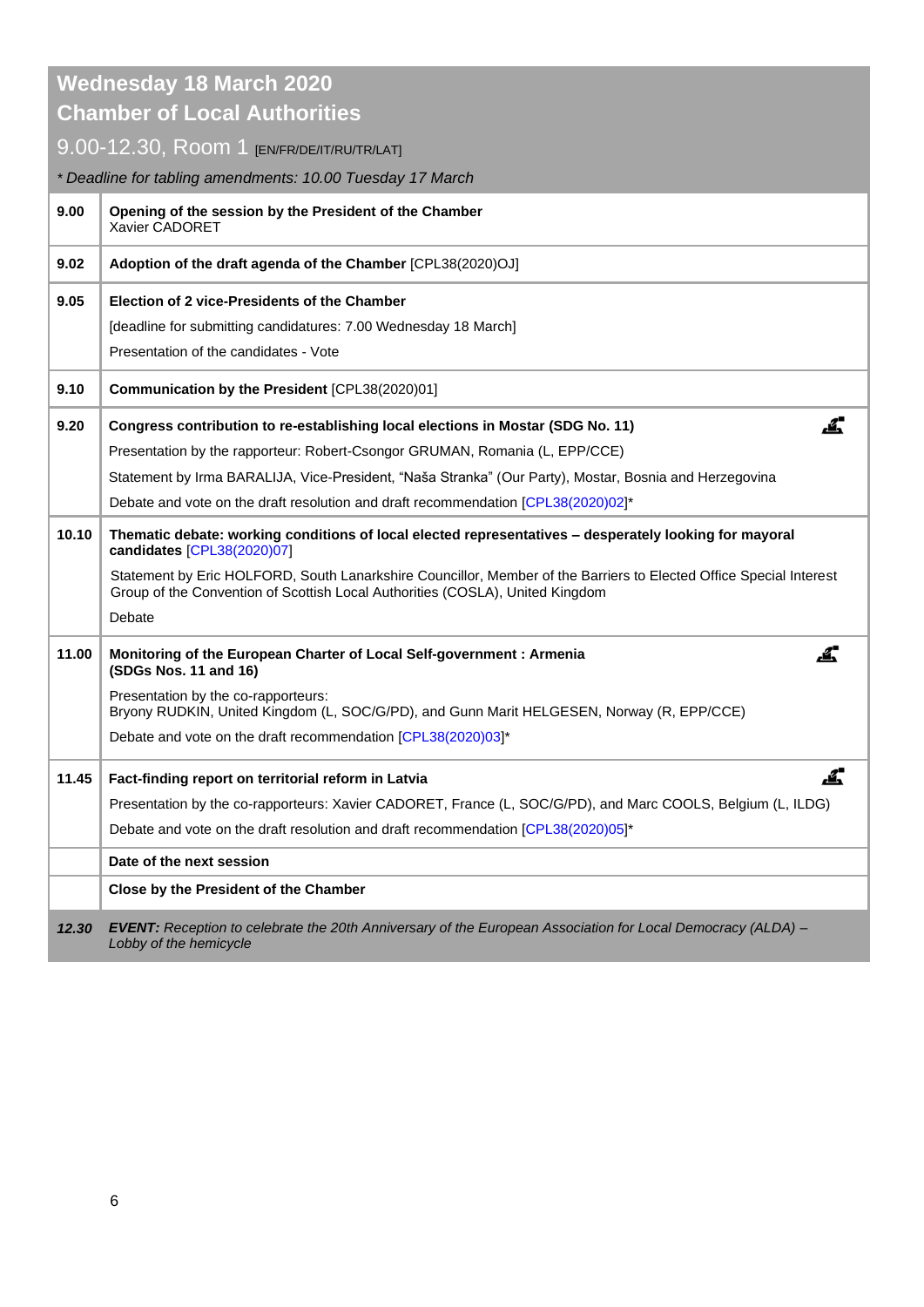#### **Wednesday 18 March 2020** 14.30-19.30, Hemicycle

### **Plenary sitting <b>[EN/FR/DE/IT/RU/TR]**

| * Deadline for tabling amendments: 10.00 Tuesday 17 March |                                                                                                                         |
|-----------------------------------------------------------|-------------------------------------------------------------------------------------------------------------------------|
| 14.30                                                     | Adoption of the draft minutes of the sitting of the Congress on 17 March 2020<br>[CG38(2020)PV01am] [CG38(2020)PV01pm]  |
| 14.35                                                     | Ceremony awarding the Congress medal to an honorary member                                                              |
|                                                           | Gaye DOGANOGLU, former Vice-President of the Congress                                                                   |
| 14.55                                                     | A contemporary commentary by the Congress on the explanatory report to the European Charter of Local<br>Self-government |
|                                                           | Presentation by the rapporteur: Jakob WIENEN, Netherlands (L, EPP/CCE)                                                  |
|                                                           | Debate and vote on the draft resolution [CG38(2020)11]*                                                                 |
| 15.40                                                     | Local and regional authorities and climate change: implementing SDG No. 13 [CG38(2020)20]                               |
|                                                           | Presentation by Congress Spokesperson on Climate Change and Environment, Vladimir PREBILIC, Slovenia<br>(L, SOC/G/PD)   |
|                                                           | Statement by a guest speaker (tbc)                                                                                      |
|                                                           | Debate                                                                                                                  |
| 17.00                                                     | Monitoring of the European Charter of Local Self-government : Portugal<br>Æ.<br>(SDGs Nos. 11 and 16)                   |
|                                                           | Presentation by the co-rapporteurs:<br>Xavier CADORET, France (L, SOC/G/PD), and David ERAY, Switzerland (R, ILDG)      |
|                                                           | Statement by a representative of the Government of Portugal (tbc)                                                       |
|                                                           | Debate and vote on the draft recommendation [CG38(2020)10]*                                                             |
| 18.20                                                     | Free debate                                                                                                             |
| 19.30                                                     | End of the sitting                                                                                                      |
| 19.30                                                     | EVENT: Reception offered by the City of Strasbourg - Hôtel de Ville, Place Broglie                                      |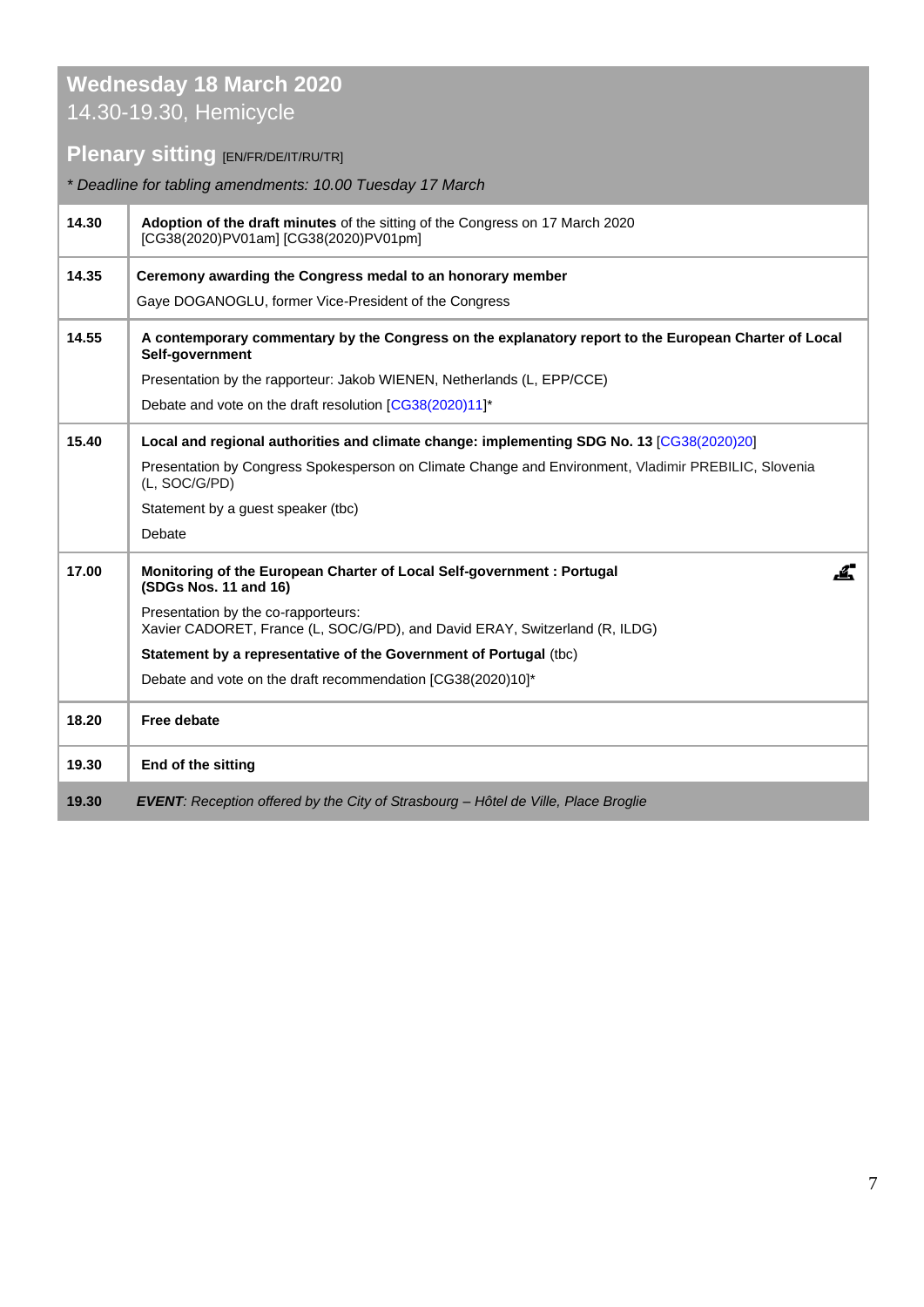#### **Thursday 19 March 2020**

#### 9.00-11.00, Hemicycle

#### **Plenary sitting [EN/FR/DE/IT/RU/TR]**

*\* Deadline for tabling amendments: 10.00 Wednesday 18 March*

| 9.00  | <b>Formal adoption of texts approved by the chambers [CG38(2020)13]</b>                                                                                                    |  |
|-------|----------------------------------------------------------------------------------------------------------------------------------------------------------------------------|--|
| 9.02  | Adoption of the draft minutes of the sessions of the chambers and of the sitting of the Congress on<br>18 March 2020 [CPR38(2020)PV], [CPL38(2020)PV] and [CG38(2020)PV02] |  |
| 9.10  | Monitoring of the European Charter of Local Self-government : Hungary<br>(SDGs Nos. 11 and 16)                                                                             |  |
|       | Presentation by the co-rapporteurs:<br>Marc COOLS, Belgium (L, ILDG), and Jean-Pierre LIOUVILLE, France (R, SOC/G/PD)                                                      |  |
|       | Debate and vote on the draft recommendation [CG38(2020)14]*                                                                                                                |  |
|       | Statement by Miklós DUKAI, Deputy State Secretary for Local Government, Hungary                                                                                            |  |
|       | Oral reply to written questions [CG38(2020)15]<br>Deadline for tabling written questions: 15.00 Tuesday 17 March                                                           |  |
| 10.00 | Celebrating twenty years of the European Association for Local Democracy (ALDA)                                                                                            |  |
|       | Statement by Oriano OTOČAN, President of ALDA                                                                                                                              |  |
|       | Debate                                                                                                                                                                     |  |
| 11.00 | Close of the 38th Session by the President of the Congress                                                                                                                 |  |

#### **Thursday 19 March 2020**

**11.15-13.15, Room 8** 

### **Congress 2020-2025: renewal and priorities**

#### **Exchange of views with national and European associations**

[EN/FR/DE/IT/RU]